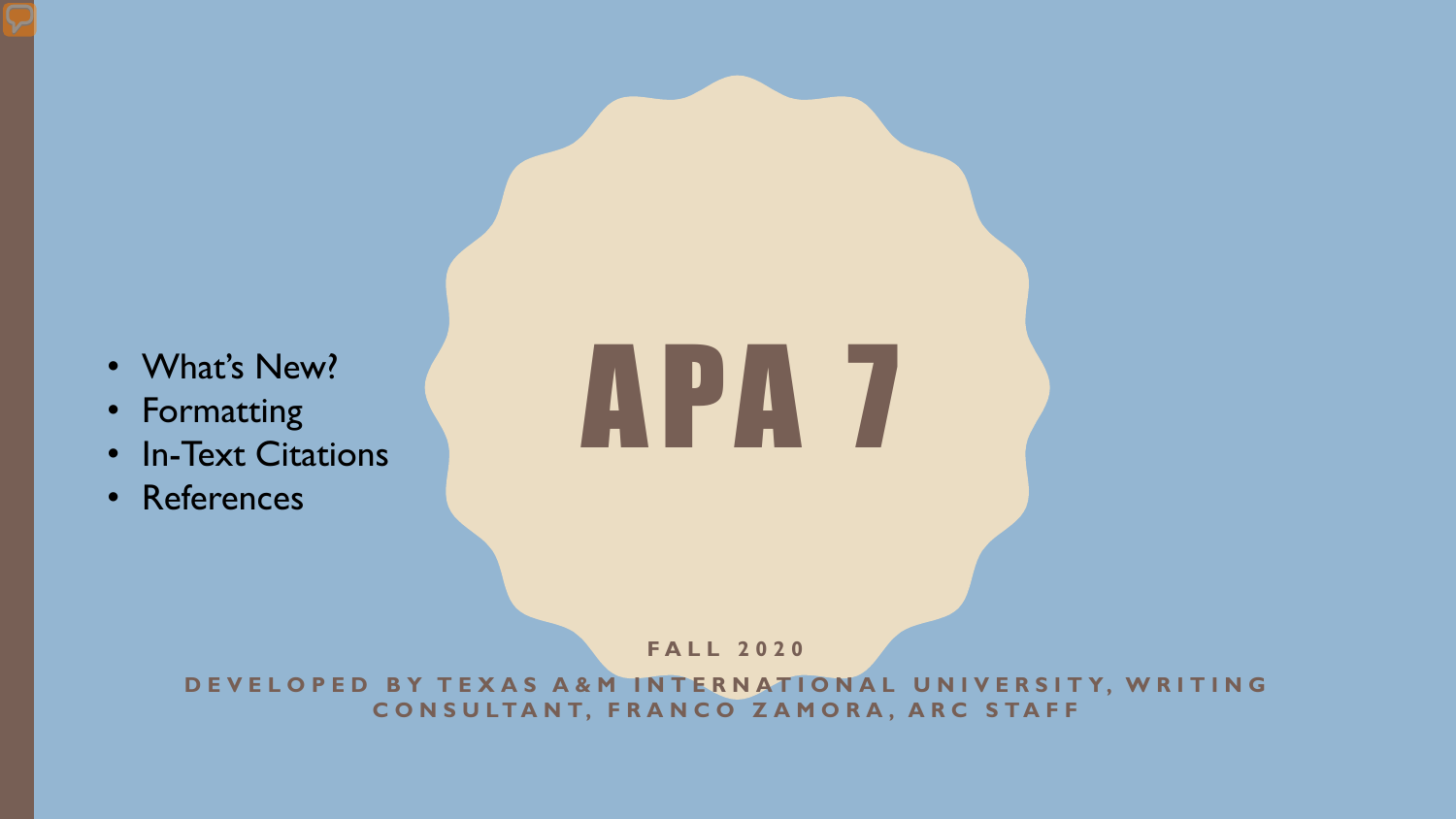# NOTE:

• Although this information presents the latest guidelines on APA 7 formatting style, always remember to consult your professor's instructions and syllabi in order and defer to their preferences if they differ from the APA 7's guidelines.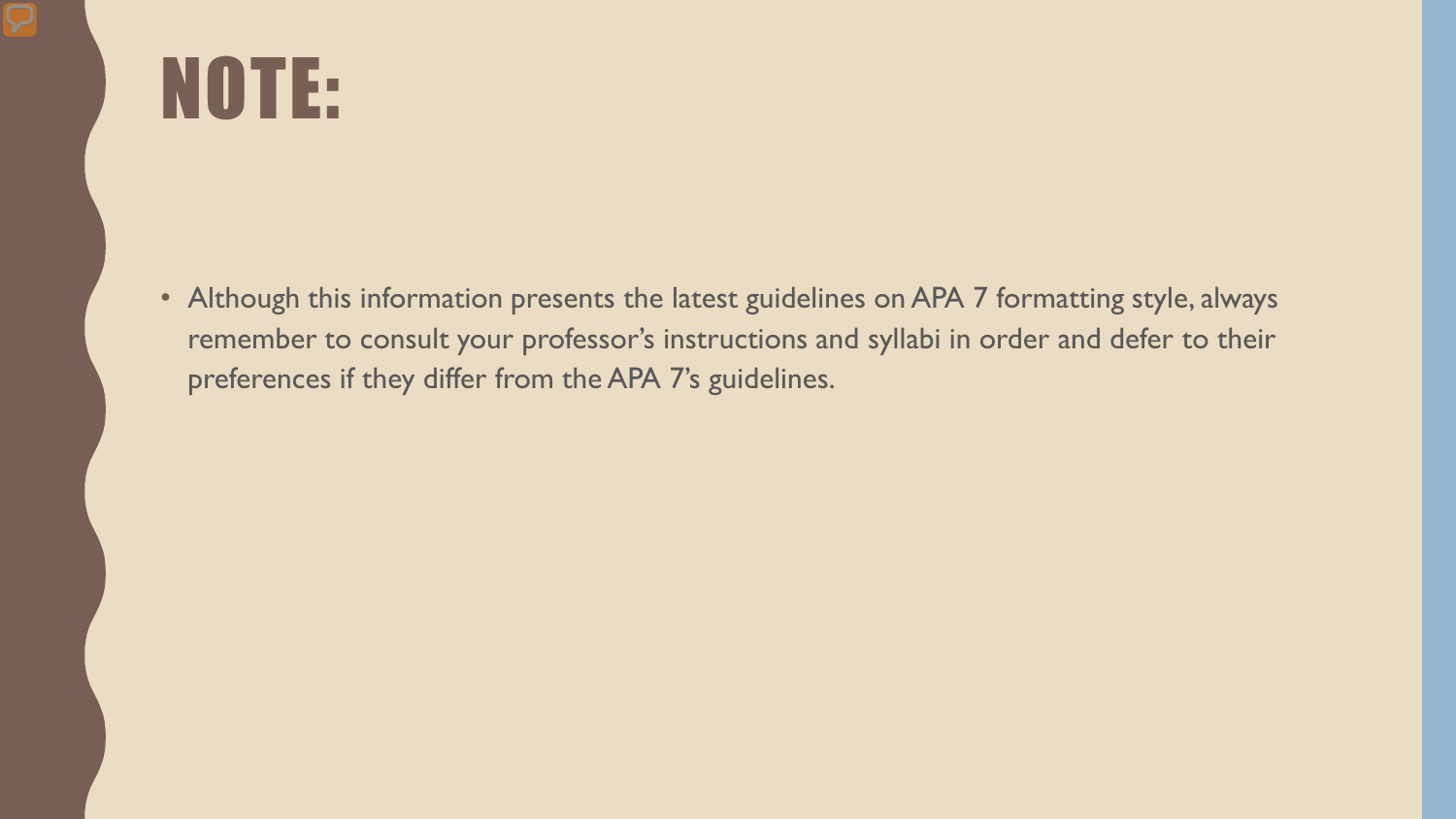## WHAT'S NEW IN APA 7? LOOKING BACK AT APA 6

### **In-Text Citations:**

1. For in-text citations for works with three or more authors, shorten it right away; only include the first author's name and "et al." EX: (Capital, Strom, and Burke et. al) is now just (Capital, et. al).

### **Reference page:**

- 2. The "Publisher" location is no longer included in references. (i.e. New York, San Francisco, London, etc.)
- 3. Surnames, and initials for up to 20 authors need to be listed for a single source in the Reference list. Before, it was only 7 authors.
- 4. The text "DOI" is gone. Now, format DOIs like URLs.
- 5. The text "Retrieved from" is no longer used in References *unless* a retrieval date is needed. Include the website name, unless it is the same as the author name. Web Page titles are italicized.
- 6. For ebooks, the format, platform, or device (e.g. Kindle) is no longer included.
- 7. There are new rules to include Other Contributors, for example, writers, directors, hosts, illustrators, etc.
- 8. New media citations such as podcasts, social media posts, hashtags, and so on now have citation rules on APA.

### (Streefkerk 2019)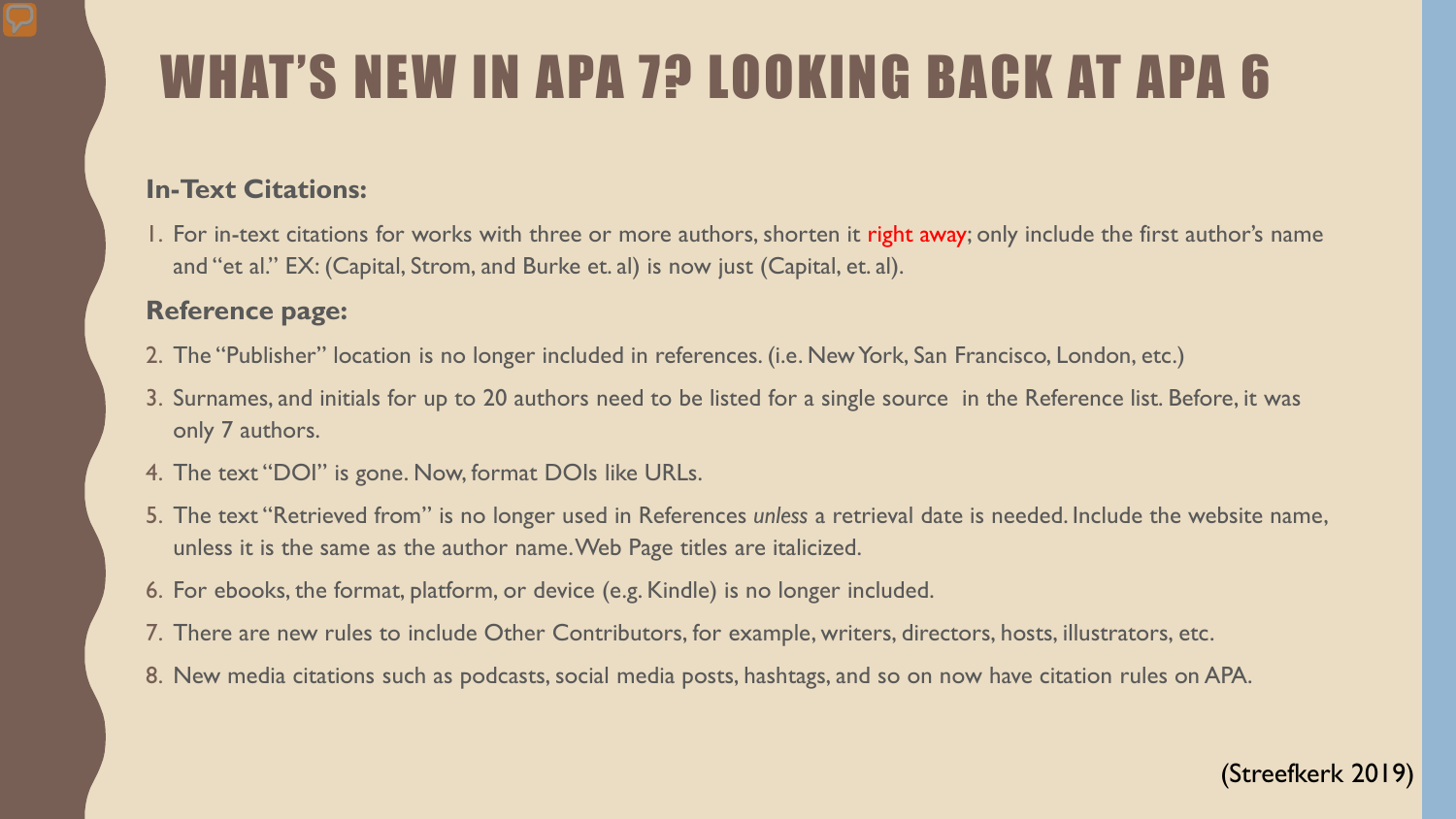# WHAT'S NEW? (CONTINUED)

### **Style:**

- 1. Bias-free and inclusive language is now the norm:
	- 1. Singular "they" and "their" pronoun is endorsed as a gender-neutral pronoun.
	- 2. Instead of using adjectives as nouns to label groups ("the poor", "the disabled"), APA's standards use person-first language ("people living in poverty", "people who are disabled").
	- 3. Instead of broad categories, APA's standard uses exact age ranges. EX: "People over 65 years old" becomes "People in the age range of 65 to 75.

### **Format:**

- 1. You now have a variety of options for fonts, including Calibri 11, Arial 11, Lucinda Sans Unicode 10, Times New Roman 12, and Georgia 11.
- 2. The running head is no longer standard for student papers (unless required by professor). Only the page number.
- 3. When included, the running head on the title page no longer uses the word "Running head" at all.
- 4. Use only one space after a period at the end of a sentence.

### (Streefkerk 2019)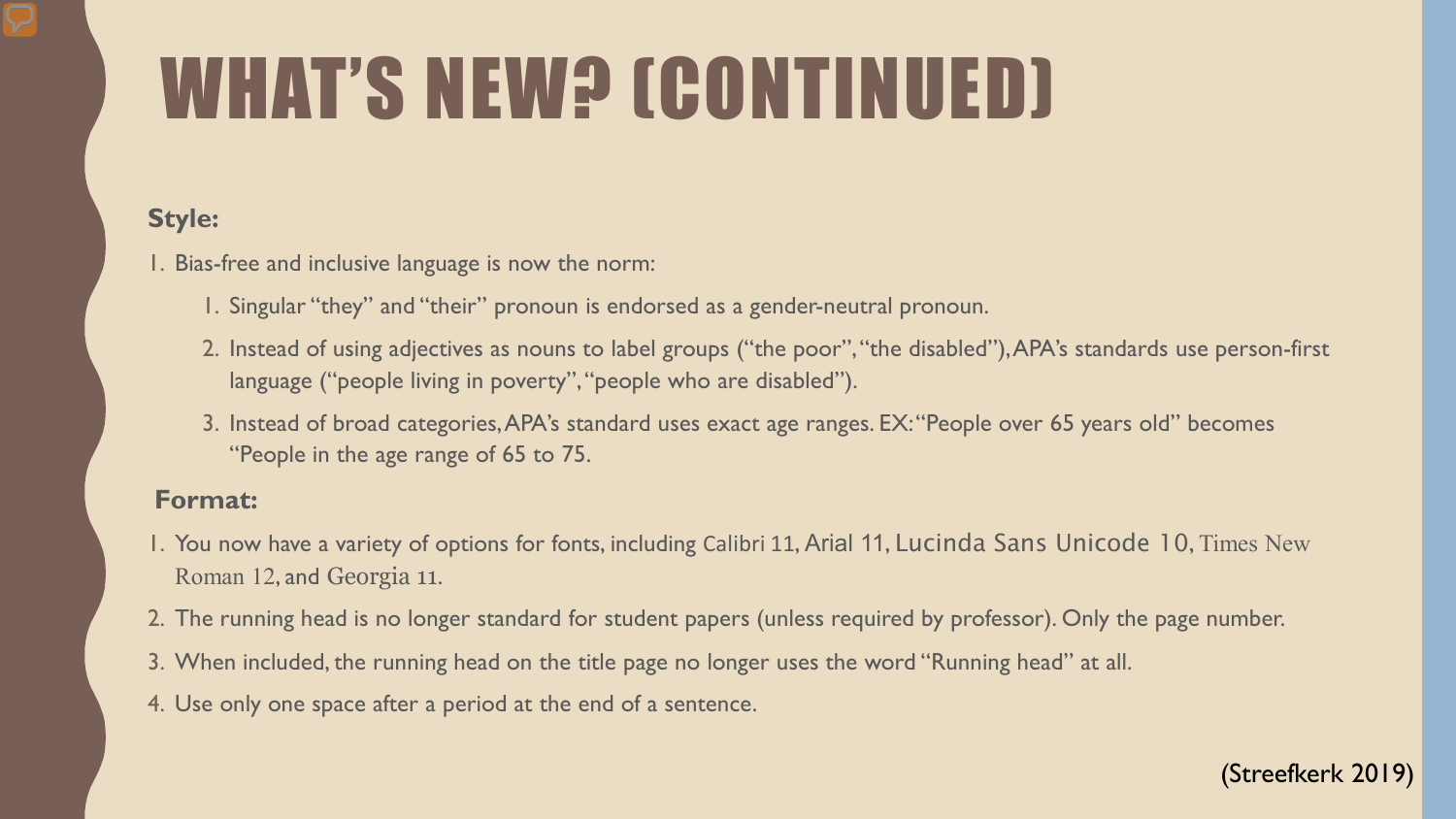# FORMATTING TITLE PAGE

- Running head is not required for student papers—include the page number on all pages of your manuscript on the top right side of the header.
- When the running head is included, it should include only the (shortened) title of the paper in all caps on the top left margin of the heading, and the page number on the top right margin.
- Choose an appropriate font and size.
- Defer to Instructor preference, generally.

### Title of Paper

Author Name Department and Institution Name Course Number and Section Course Instructor Name Due Date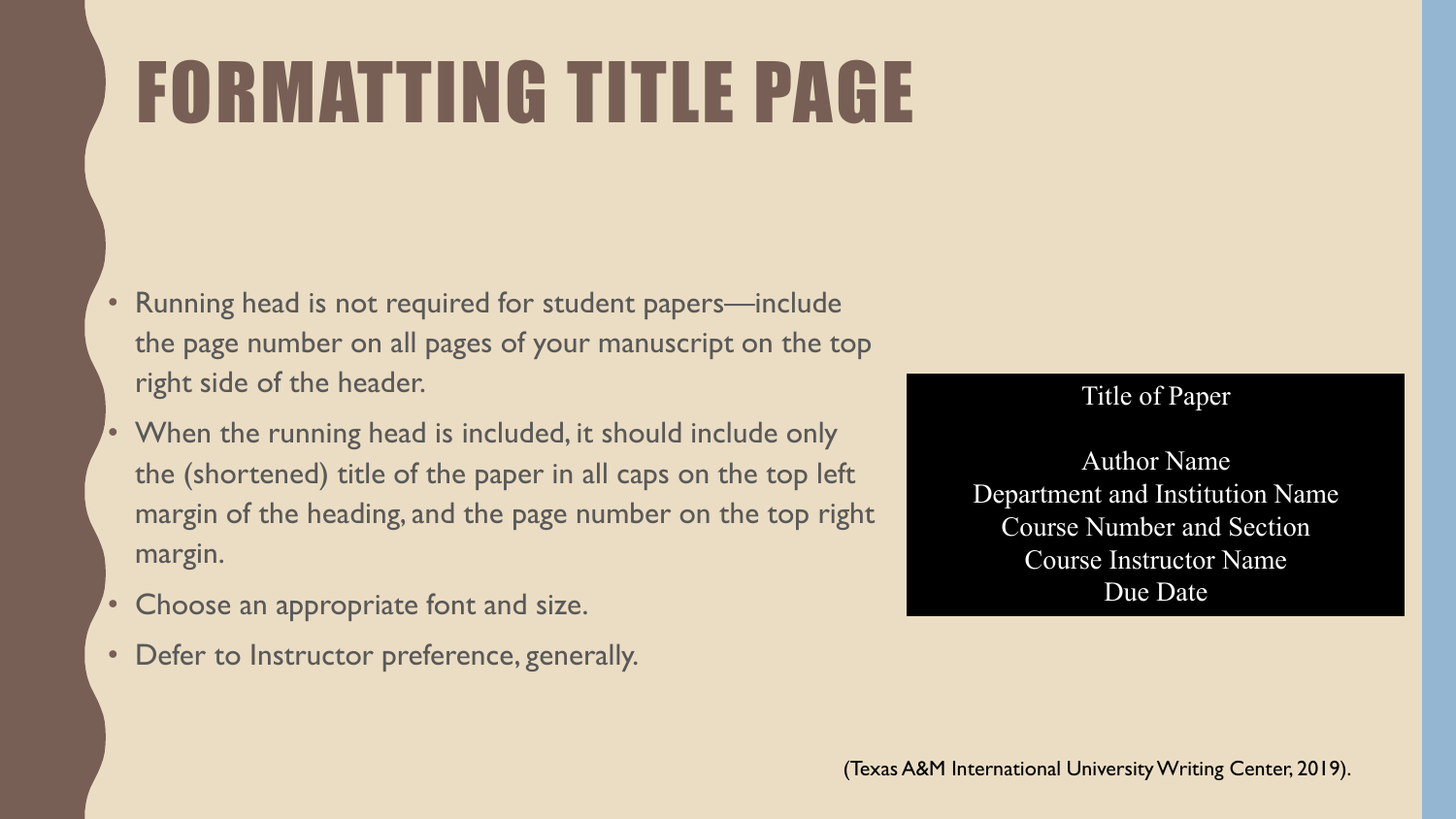# IN-TEXT CITATIONS

- Uses authors' last name(s) and year of publication. Generally only lists a page number or specific text location if citing a direct quote or as deemed necessary by instructor.
- Necessary for both direct quotes and paraphrases.

- **Parenthetical Citation**: They're made with extra fiber (Kellogg, 2020). Comma between author and year. End sentence.
- **Narrative Citation: According to Kellogg (2020), they're** made with extra fiber. Embed in sentence. No need for end citation.
- **Multiple Citations together**: This product sells better in the Americas (Kellogg, 2020; Orlando, 2019). Alphabetical, separate with semicolon.
- **Works with No Author**: Larger fonts can be easier to read for certain groups (*Fonts*, 2019; "Words," 2018). Use style rules for texts.
- **Works with Two Authors**: There are still planets yet to be discovered (Sol & Luna, 2018). Separate authors with ampersand (&).
- **Works with Three or More Authors**: There is no consensus on asteroids (Sol et al., 2020). Include first author only, then "et al."
- **Group or Organization as Author**: Examples are challenging to come up with (Fictional University, 2017). Use the organization's title. Abbreviate if possible after first introduction.
- **Works with Same Author, Different Dates**: The winning team won twice in a row (Judge, 2016; Judge, 2020). Appropriate when the author is the same.
- **Different Works with Same Author, Same Date**: The winning team won thrice in a row (Judge, 2020a; Judge, 2020b). Use letters after the dates to differentiate between these works.
- **Works by Authors with Same Last Name**: These two disagree with each other (A. Simon, 2020; J. Simon, 2011). Include first name abbreviation.
- **Multiple Works with Three or More Authors That Share Authors**: (Monday, Tuesday, Wednesday et al. 2019; Monday, Tuesday, Wednesday, Thursday, et al, 2019). Write out as many names as needed to distinguish sources from each other.
- **Works with no Date**: This is a sample sentence ("Deep," n.d.). Use "n.d." for "no date." Always make every attempt to locate a date.

(APA, 2020; "In-Text Citations," n.d.; Zamora, 2020).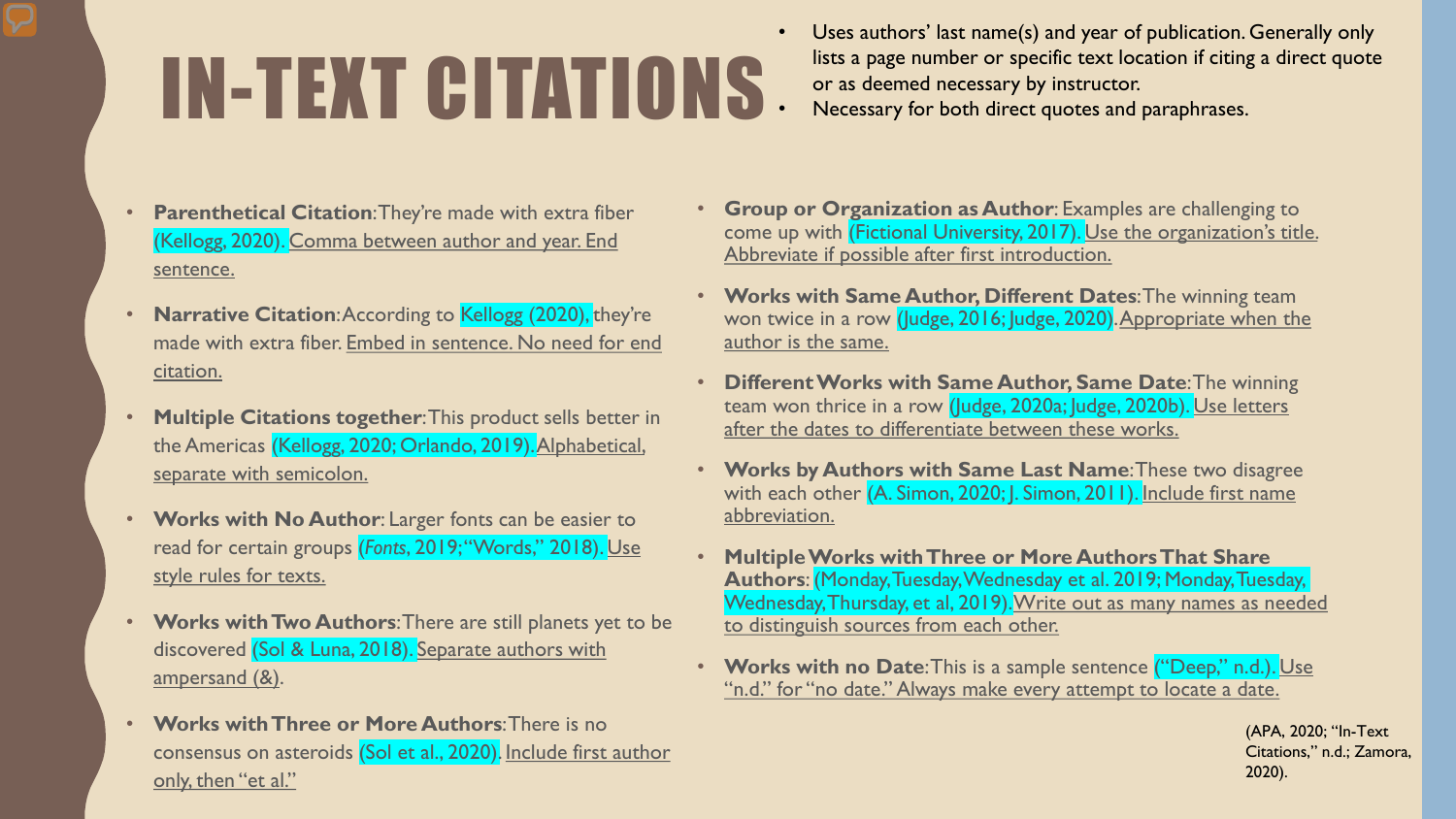# YOUR BIBLIOGRAPHY (REFERENCES)

\* All sources that appear in the in-text citations must also appear in the References, and vice-versa.

Basic Structure:

Last Name, F.I., Second Author, S.I., Jr., Third Author, T.I., & Final Author, F.I. (with Additional Author, A.B.). (Year). Title written in sentence case, no italics: Capitalize first letters after colons as well as Proper Nouns. *Publication or Journal Title, volume#*(issue#), page range. Source url.

Author. (Date). Title. Source.

Botto, S.V., & Rochat, P. (2018). Sensitivity to the evaluation of others emerges by 24 months. *Developmental Psychology*, *54*(9), 1723-1734. https://doi.org/10.1037/dev0000548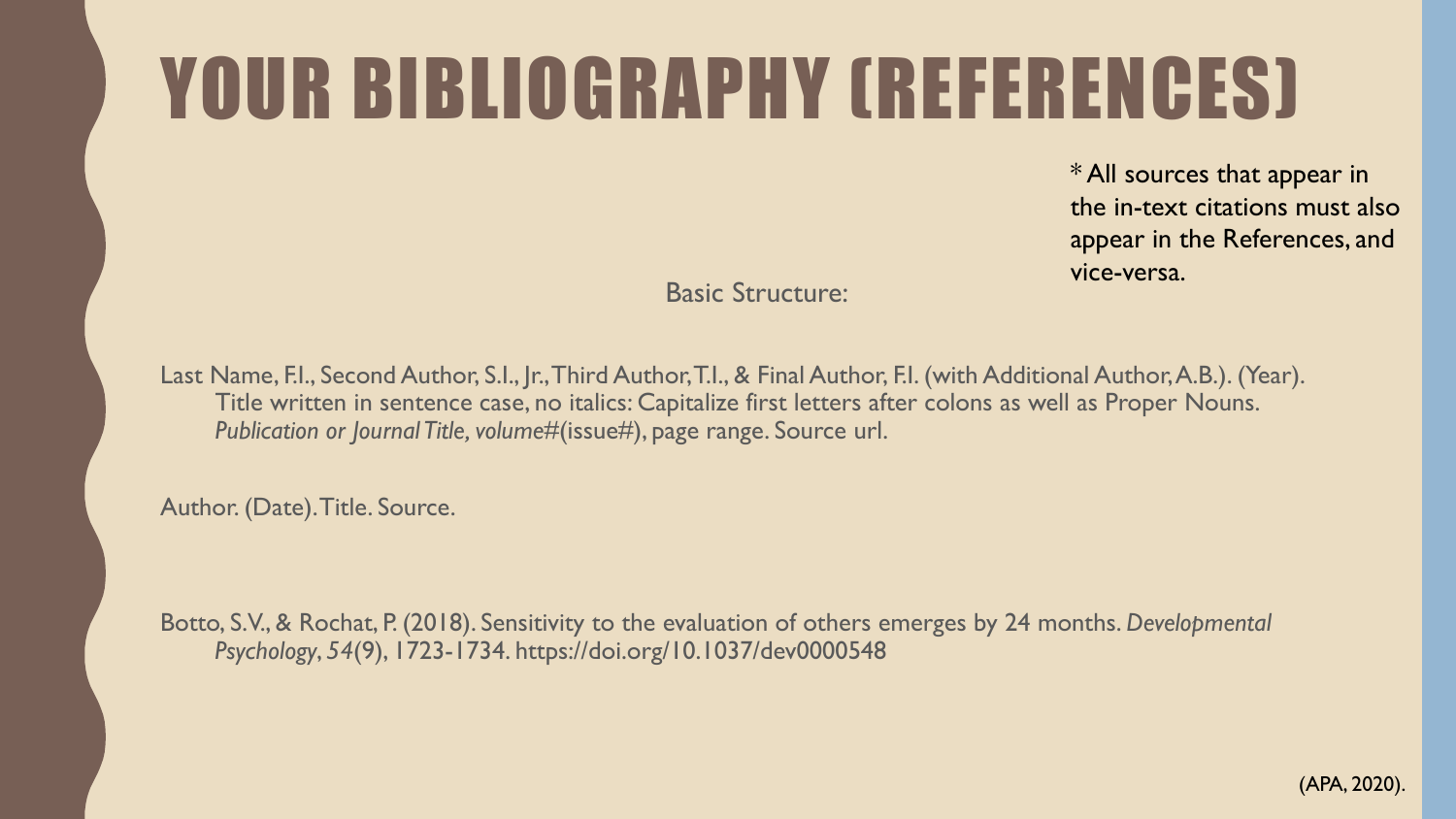# MISSING REFERENCE INFORMATION

- If no author: Title first. (Year). Source information.
- If no date: Author, (n.d.). Title. Source.
- If no title: Author, (year). [Description of source in brackets]. Source.
- If no author and date: Title first. (n.d.). Source information.
- If no author and title: [Description of work in brackets]. (year). Source info.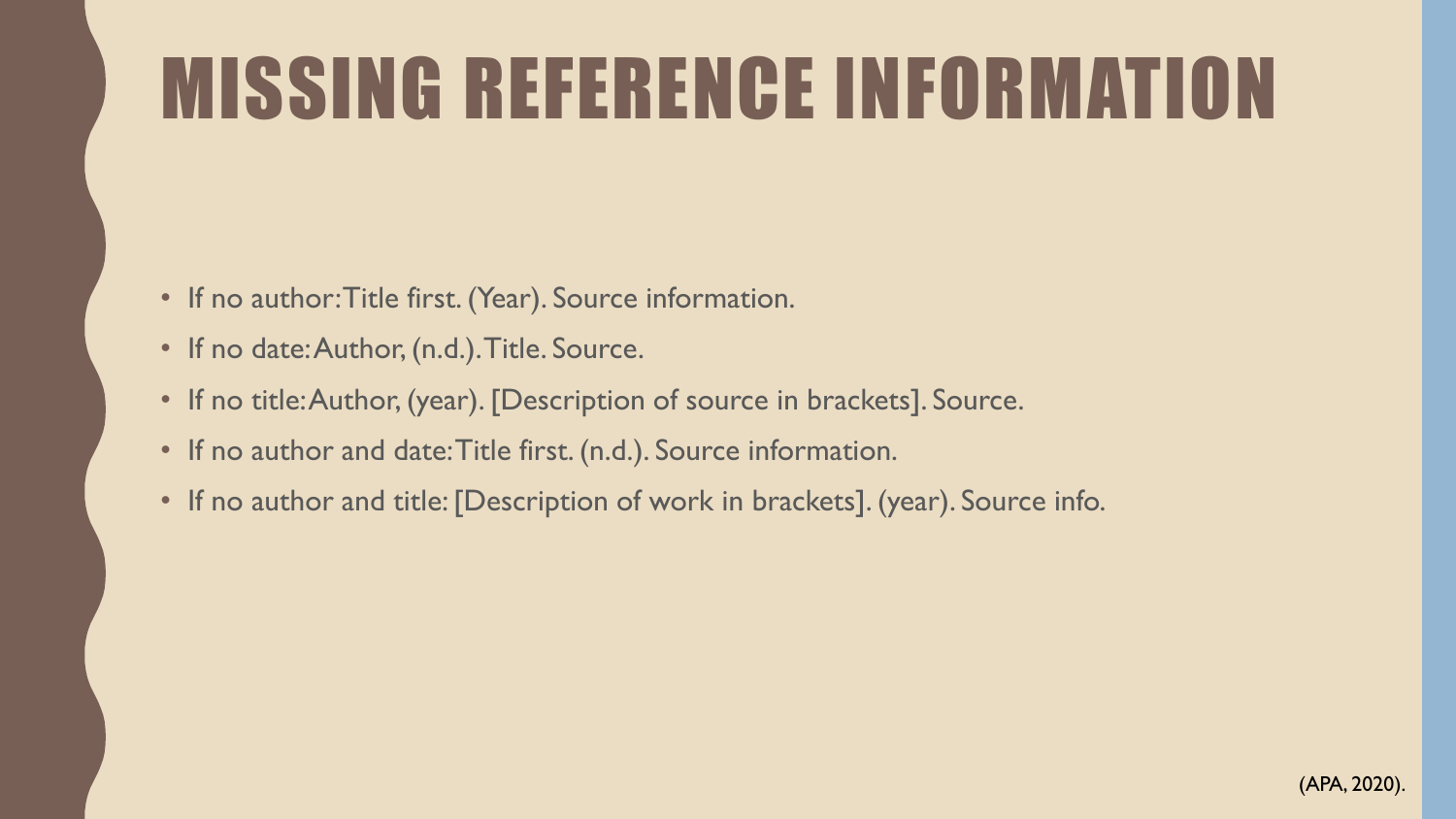# REFERENCE EXAMPLES (PART 1)

**Authored book with a DOI (p. 321)** 

Format: Author(s). (year). Book title (edition or volume number if provided). Publisher. https://doi.org/xxxx

Example: Brown, L. S. (2018). Feminist therapy (2nd ed.). American Psychological Association. https:// doi.org/10.1037/0000092-000

### **Report by a government agency or other organization (p. 329)**

Format: Organization(s). (year). Title of report (Report Number if provided). Publisher or Parent Agencies not Mentioned as Author. https://xxxx

Example: National Cancer Institute. (2018). Facing forward: Life after cancer treatment (NIH Publication No. 18-2424). U.S. Department of Health and Human Services, National Institutes of Health. https:// www.cancer.gov/publications/patient-education/life-after-treatment.pdf

### **Chapter in an edited book with a DOI (p. 326)**

Format: Author(s). (year). Chapter title. In editor's name (Ed. or Eds.), Book title (edition and volume number if given, pp. page numbers or entire chapter). Publisher. https://doi.org/xxxx if source is not from a database

Example: Freeman, M. P. (2015). "The Other" within: Freud's representation of the mind. In D. Goodman (Ed.), Psychology and the other (pp. 71-89). Oxford University Press.

#### **Journal article**

Format: Author(s). (year). Article title. Journal Title, volume number(issue number, if provided), page(s). https:// doi.org/xxxx

Example: McCauley, S. M., & Christiansen, M. H. (2019). Language learning as language use: A cross-linguistic model of child language development. Psychological Review, 126(1), 1-51. https://doi.org/10.1037/rev0000126

### **Magazine article (p. 320)**

Format: Author(s). (year, Month day). Article title. Magazine Title, volume number(issue number if provided), page(s). https://doi.org/xxxx or https://xxxx if **lonline** 

Example: Bergeson, S. (2019, January 4). Really cool neutral plasmas. Science, 363(6422), 33-34. https:// doi.org/10.1126/science.aau7988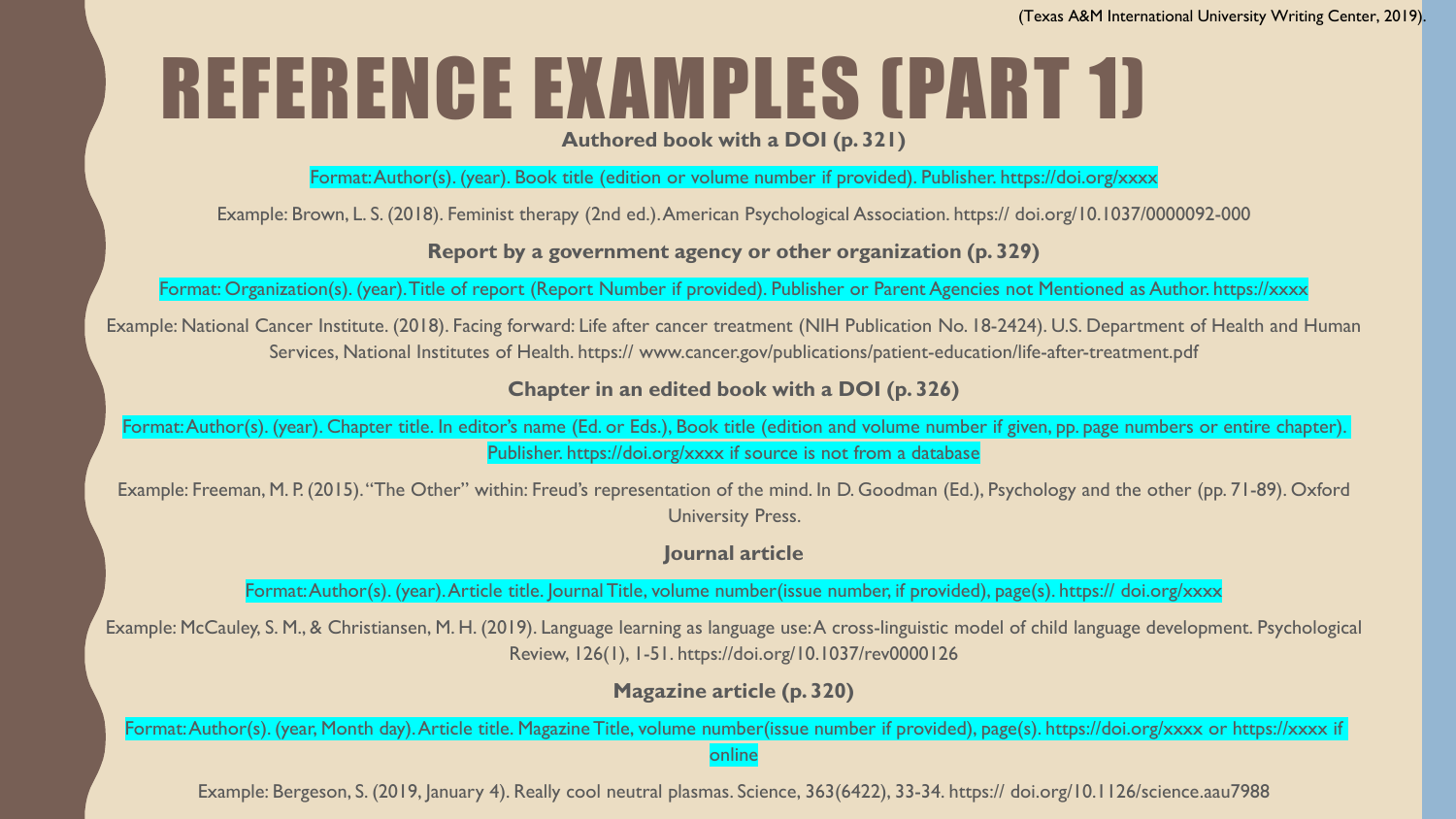### REFERENCE EXAMPLES (PART 2) (Texas A&M International University Writing Center, 2019).

**Newspaper article\* (p. 320)** 

Format: Author(s). (year, Month day). Article title. Newspaper Title, page number.

Example: Hess, A. (2019, January 3). Cats who take direction. The New York Times, C1.

**Webpage on a website (p. 351)** 

Format: Author(s). (year, Month day). Title of work. Site Name. https://xxxx

Example: Martin Lillie, C. M. (2016, December 29). Be kind to yourself: How self-compassion can improve your resili-ency. Mayo Clinic. https://www.mayoclinic.org/healthy-lifestyle/adult-health/in-depth/self-compassion-can-improve-your-resiliency/art-20267193

**Artwork in a museum or on a museum website (p. 346)\*\*\*** 

Format: Artist. (Year[s]). Title [medium or format]. Museum, City, State if applicable, Country.

Example: Delacroix, E. (1826-1827). Faust attempts to seduce Marguerite [Lithograph]. The Louvre, Paris, France.

**YouTube video or other streaming video (p.344)** 

Format: Author(s). [Screen Name(s) if given]. (year, Month date). Title [Video]. Video Source. https://xxxx

Example: Fogarty, M. [Grammar Girl]. (2016, September 30). How to diagram a sentence (absolute basics) [Video]. YouTube. https://www.youtube.com/watch?v=qm1xGfOZJc8

**Television series from an online streaming service** 

Format: Executive Producer. (Executive Producer). (years streamed). Title of series [Description]. Producer. https://xxxx

Example: Rosenberg, M. (Executive Producer). (2015-2019). Jessica Jones [Netflix series]. Netflix. https:// www.netflix.com/title/80002311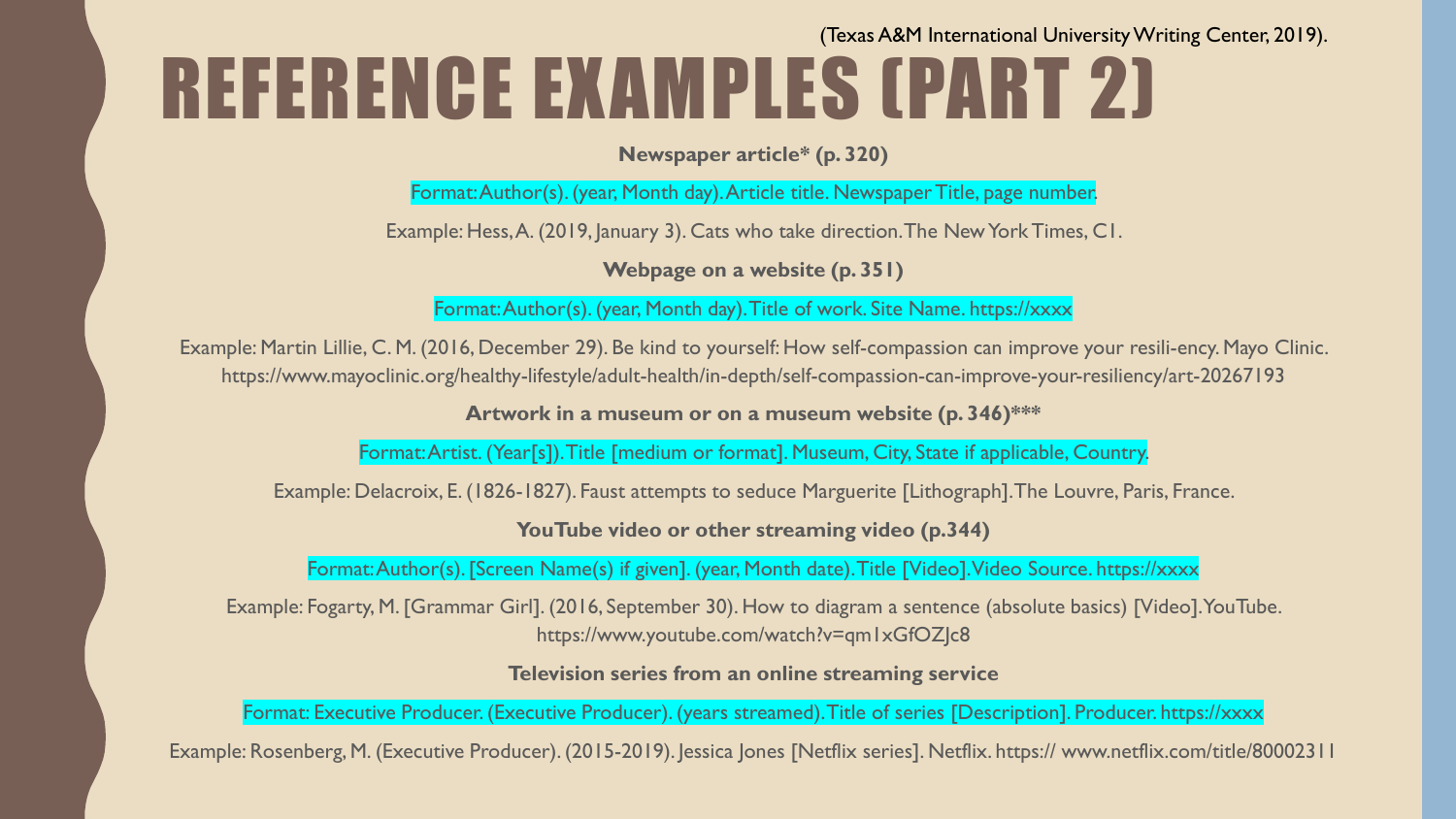## FOR COMPLETE GUIDELINES AND EXAMPLES:

See Publication Manual of the American Psychological Association, 7<sup>th</sup> Edition.